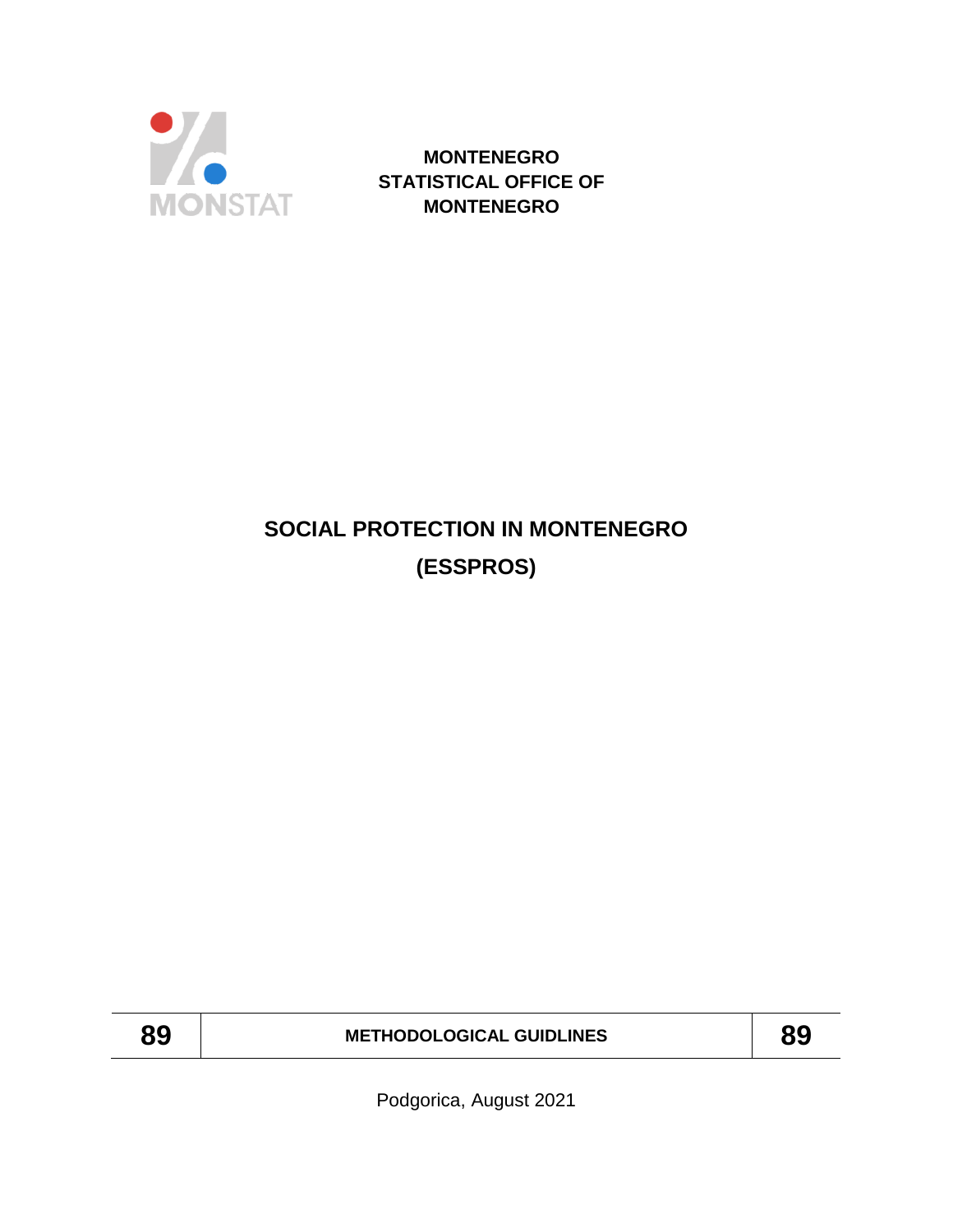## Contents

| 2 <sub>1</sub> |  |  |  |  |  |
|----------------|--|--|--|--|--|
| 3.             |  |  |  |  |  |
| 4.             |  |  |  |  |  |
| 5.             |  |  |  |  |  |
| 6.             |  |  |  |  |  |
| 7.             |  |  |  |  |  |
| 8.             |  |  |  |  |  |
| 9.             |  |  |  |  |  |
| 10.            |  |  |  |  |  |
|                |  |  |  |  |  |
|                |  |  |  |  |  |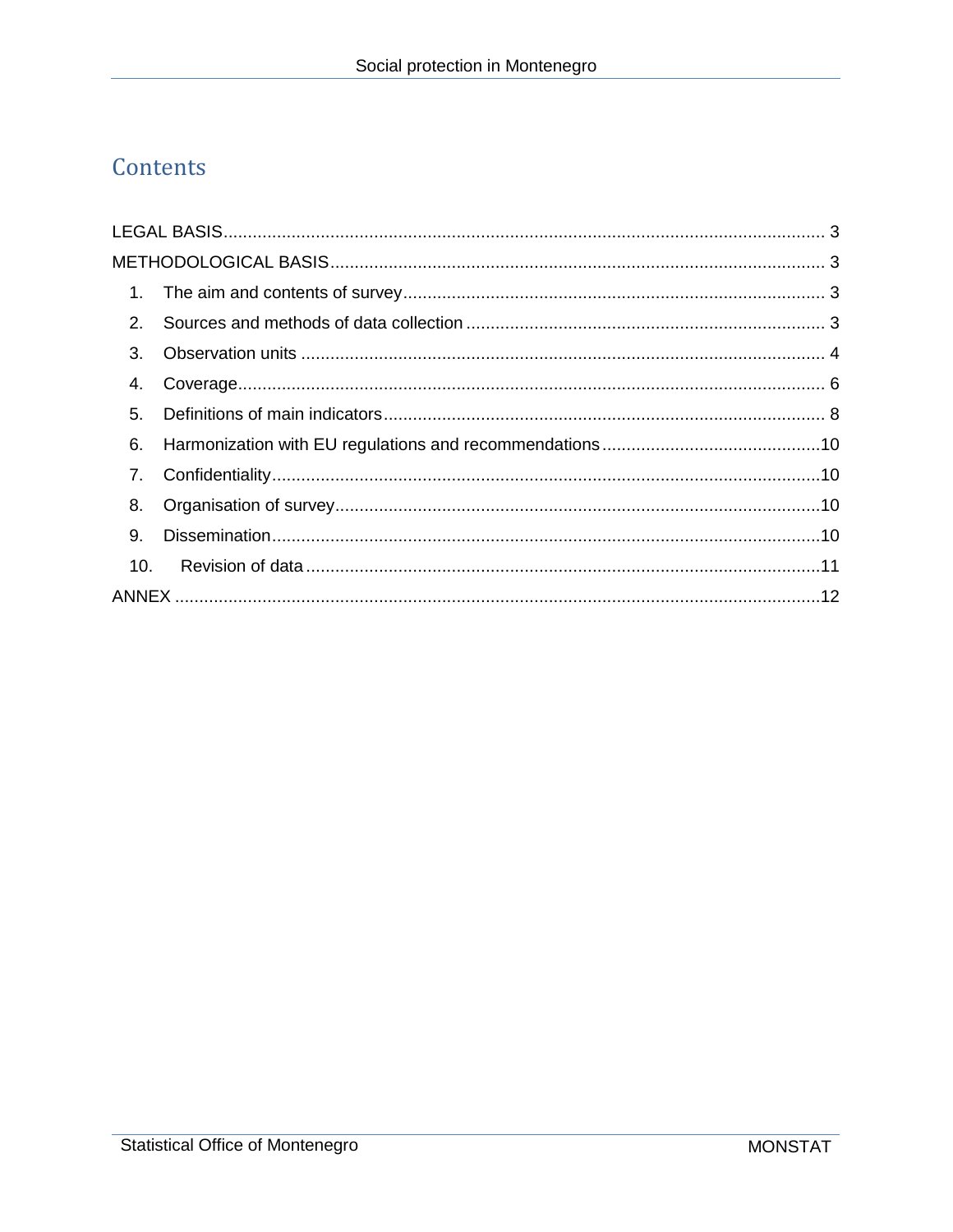### <span id="page-2-0"></span>**LEGAL BASIS**

The legal basis for the implementation of statistical survey Social protection in Montenegro (ESSPROS Methodology) is the Law on Official Statistics and Official Statistical System of Montenegro (Official Gazette of Montenegro No 18/12, 047/19) and Annual Plan of Statistical Survey for 2021 (Official Gazette of Montenegro No 7/21).

## **METHODOLOGICAL BASIS**

#### <span id="page-2-2"></span><span id="page-2-1"></span>**1. The aim and contents of survey**

The ESSPROS (The European System of Integrated Social Protection Statistics) is a harmonized system that serves as an instrument for analysis and comparison of financial flows of social protection. The objectives of the ESSPROS are to provide comprehensive and coherent description of the social protection in the EU Member States and candidate states for the membership in the European Union, covering social benefits and their financing, focusing on international comparability and harmonising with other statistics.

The survey provides: statistical indicators of social protection expenditure at the level of the entire system of social protection; share of social protection expenditure in some aggregates (e.g. gross domestic product); information about social protection benefits; method of their financing, etc.

#### <span id="page-2-3"></span>**2. Sources and methods of data collection**

The data sources are administrative data collected by reporting units, i.e. annual financial reports on work of reporting units.

Reporting units are services dealing with finances of administrative data sources which have jurisdiction over the observation unit. The data are collected at the annual level.

Reporting units for ESSPROS are:

- 1. Ministry of Finance and Social Welfare of Montenegro,
- 2. Pension and Disability Insurance Fund of Montenegro,
- 3. Health Insurance Fund of Montenegro,
- 4. Employment Agency of Montenegro,
- 5. Revenue and Customs Administration of Montenegro,
- 6. Labour Fund of Montenegro,
- 7. Local self-governments,
- 8. Ministry of Agriculture, Forestry and Water Management.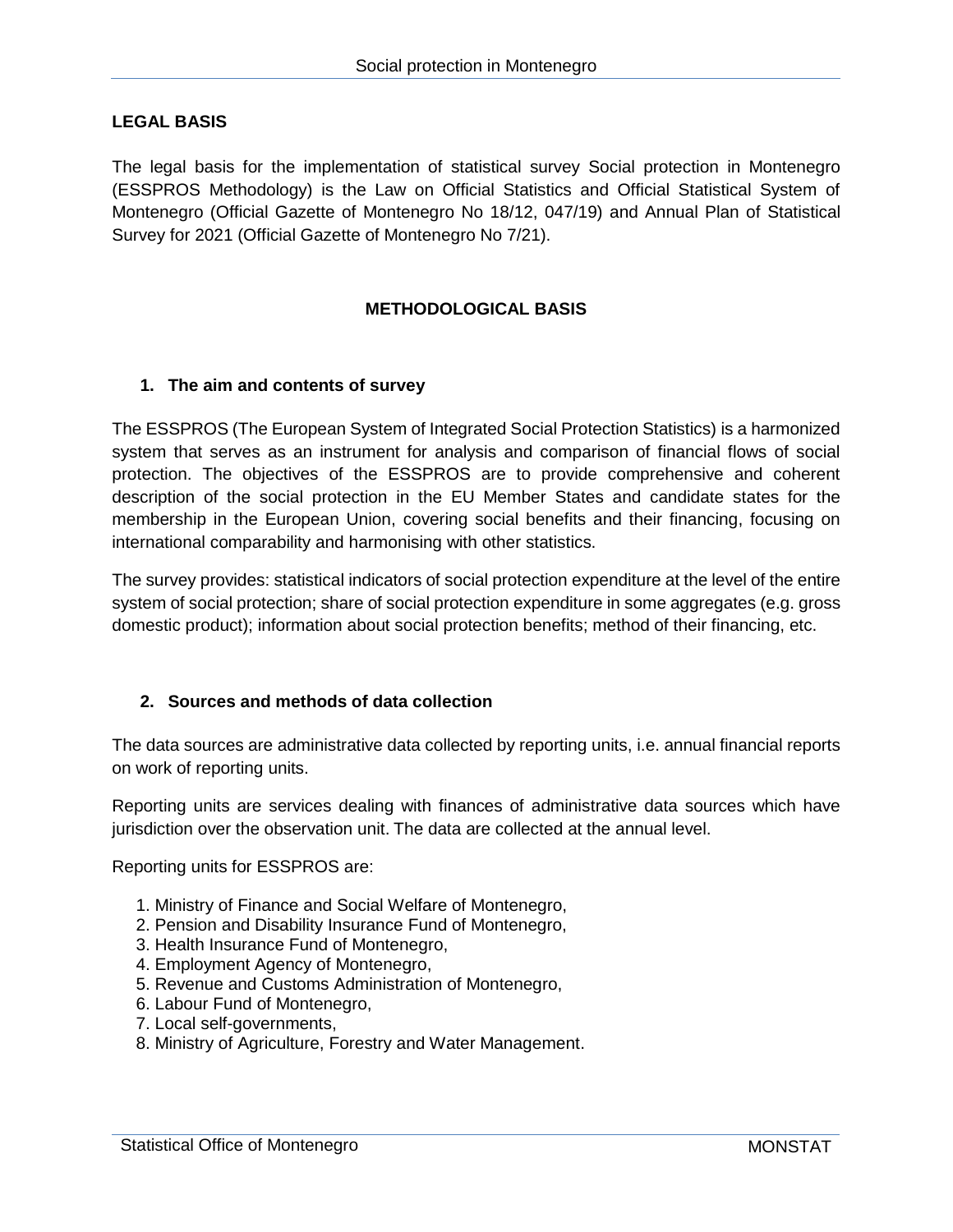## <span id="page-3-0"></span>**3. Observation units**

Observation unit is a social protection scheme. A social protection scheme is a distinct body of rules, supported by one or more institutional units, governing the provision of social protection benefits and their financing. Social protection schemes should at all times meet the condition that it must be possible to produce a separate account of receipts and expenditures and, preferably, are chosen in such a way that they provide the protection against a single risk or need and cover a single specific group of beneficiaries.

The schemes of social protection are classified into appropriate categories on the basis of the five given criteria:

- 1. Decision making refers to the unit that takes the most important decisions. According to this criterion, the schemes of social protection may be government-controlled or not government-controlled.
- 2. Legal enforcement refers to the rules laid down by legislation concerning the membership of the protected people. According to this criterion, the schemes of social protection may be compulsory schemes or non-compulsory schemes. Compulsory schemes are social protection schemes where the membership is made compulsory by the government. Noncompulsory schemes are all social protection schemes where the membership is not made compulsory by government.
- 3. Establishment of entitlements refers to the basis on which the protected person is eligible for social benefits. According to this criterion, the schemes of social protection may be contributory or non-contributory schemes.
- 4. Scope of the scheme (coverage) refers to the part of the population which is protected (the entire population), all or the majority of workers or specific sections of the population. According to this criterion, the schemes of social protection may be universal, general or special.
	- Universal schemes are schemes which apply to the whole population, implying that all residents or nationals, irrespective of their socio-professional status, are eligible to receive social benefits upon the materialisation of specific risks or needs.
	- General schemes are those which apply to the totality or the preponderance of the economically active population.
	- Special schemes are schemes designed to protect specific, restricted section of the population.
- 5. Level of protection refer to level of protection that a scheme provides. According to this criterion, the schemes of social protection may be basic or supplementary.
- Basic schemes are social protection schemes that guarantee a basic level of protection.
- Supplementary schemes are social protection schemes that top up cash benefits granted by the basic scheme, extend the coverage of the basic scheme, or replace the basic scheme where conditions for entitlement to the basic scheme are not fulfilled.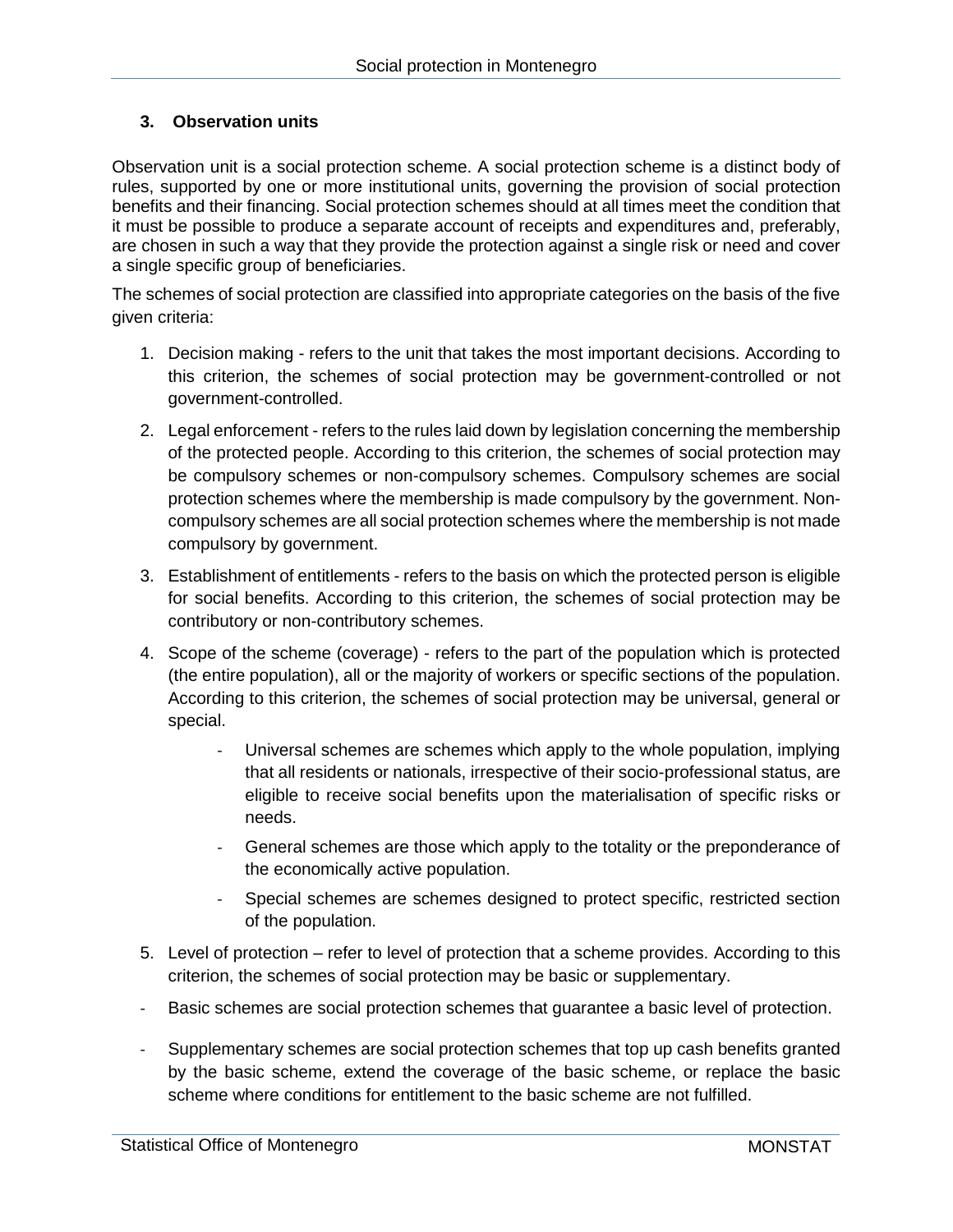The observation units (social protection schemes) are defined by the following laws and secondary legislation:

- 1. The Law on Pension and Disability Insurance (Official Gazette of Republic Montenegro No 054/03, 039/04, 061/04, 079/04, 081/04, 029/05, 014/07, 047/07, Official Gazette of Montenegro No 012/07, 013/07, 079/08, 014/10, 078/10, 034/11, 039/11, 040/11, 066/12, 036/13, 038/13, 061/13,006/14, 060/14 060/14, 010/15, 044/15, 042/16, 055/16),
- 2. The Law on Obligatory Health Insurance (Official Gazette of Montenegro No 006/16, 002/17, 022/17 013/18, 067/19),
- 3. The Law on Employment Mediation and Unemployment Rights (Official Gazette of Montenegro No 024/19),
- 4. The Law on Labour Fund (Official Gazette of Montenegro No 088/09, 039/11, 039/15, 052 /16),
- 5. The Labour Law (Official Gazette of Montenegro No 074/19),
- 6. The Law on Professional Rehabilitation and Employment of persons with disabilities (Official Gazette of Montenegro No 049/08, 073/10, 039/11, 055/16),
- 7. The Law on Social and Child Protection (Official Gazette of Montenegro No 027/13, 001/15, 042/15, 047/15, 056/16, 066/16, 001/17, 031/17, 042/17, 050/17),
- 8. The Law on Rights of Veterans, Disabled Veterans and Their Families (Official Gazette of Republic Montenegro No 069/03, Official Gazette of Montenegro No 021/08, 073/10, 040/11, 001/15, 052/16),
- 9. The Law on Privileges of Disabled Persons in Internal Passengers Transport (Official Gazette of Montenegro No 080/08, 040/11, 010/15, 050/17),
- 10. The Decision on the Rights from the Social and Child Protection at the level of local selfgovernments,
- 11. Rulebook on Conditions and Procedure for Achieving Rights on One-off Cash Benefits at the level of local self-governments,
- 12. Decision on Payment of One-off Cash Benefits for new-born's Equipment at the level of local self-governments,
- 13. Government Decision The scheme and instructions on the procedure and manner of implementation of the scheme of subvention on electricity,
- 14. Rulebook on Conditions of Accommodation and Manner of securing Accommodation of Asylum Seeker and Foreigners Under Subsidiary Protection,
- 15. Law on International and Temporary Protection of Foreigners (Official Gazette of Montenegro No 002/17),
- 16. Rulebook on Manner of Exercising Rights of Displaced Persons from former Yugoslav Republics and Internally Displaced Persons from Kosovo with Residence in Montenegro (Official Gazette of Montenegro No 036/15, 045/17),
- 17. Law on Contributions for Compulsory Social Insurance (Official Gazette of Montenegro No 13/07, 79/08, 86/09, 78/10, 14/12, 62/13, 008/15, 022/17, 042/19),
- 18. Decision on Detailed Requirements and Procedure for Payment of Old Age Benefits for Farmers (Official Gazette of Montenegro, No 52/15, 004/16, 021/17),
- 19. The Law on Personal Income Tax (Official Gazette of Montenegro, No 086/09, 073/10, 040/11, 014/12, 006/13, 062/13, 060/14 079/15, 083/16, 067/19).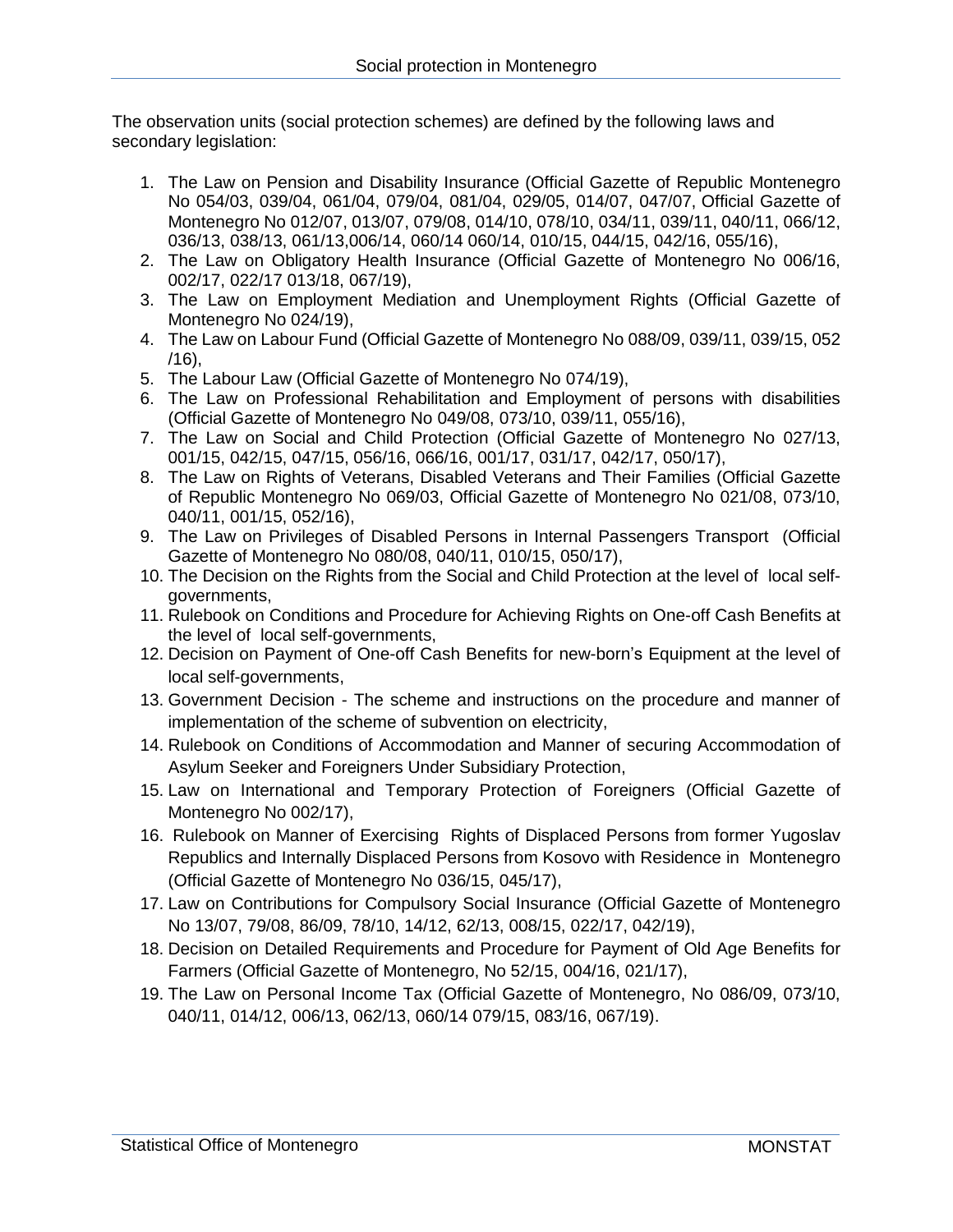## <span id="page-5-0"></span>**4. Coverage**

According to the ESSPROS methodology at the level of Montenegro, twenty social protection schemes have been defined:

#### **Schemes of social protection**

**Compulsory pension and disability insurance scheme (general conditions)**

*The programme covers rights arising from the general and "special conditions" of pension and disability insurance, implemented by the Pension and Disability Insurance Fund of Montenegro. The programme is financed from social contributions, partly from the state budget and other receipts.*

#### **Compulsory health insurance scheme**

*The programme covers the rights arising from the compulsory health insurance of Montenegro implemented by the Health Insurance Fund. It is financed from social contributions, partly from the state budget and other receipts.*

#### **Employment and unemployment insurance scheme**

*The programme covers the rights arising from the compulsory unemployment insurance implemented by the Employment Agency of Montenegro. The programme is financed from social contributions for unemployment insurance, the budget of Montenegro and other receipts.*

#### **Insurance of rights in case of bankruptcy or redundancies**

*The programme covers the rights to the payment of unpaid receivables of employees, whose employment was terminated due to the initiation of bankruptcy with the employer. The programme is implemented by the Labour Fund of Montenegro, and is financed from social contributions, partly from the budget of Montenegro and other receipts.*

#### **Professional rehabilitation and employment of persons with disabilities**

The programme covers the rights to professional rehabilitation and employment of *persons with disabilities. The programme is implemented by the Fund for Professional Rehabilitation of Persons with Disabilities. It is financed from a special contribution paid by employers, partly from the state budget, local government budgets and other receipts.*

#### **Basic material benefits within social welfare**

The programme covers the right to basic material benefits in social protection (material security allowance, allowance for care and assistance, personal disability allowance, etc.). The program is implemented by the Ministry of Finance and Social Welfare and financed from the state budget.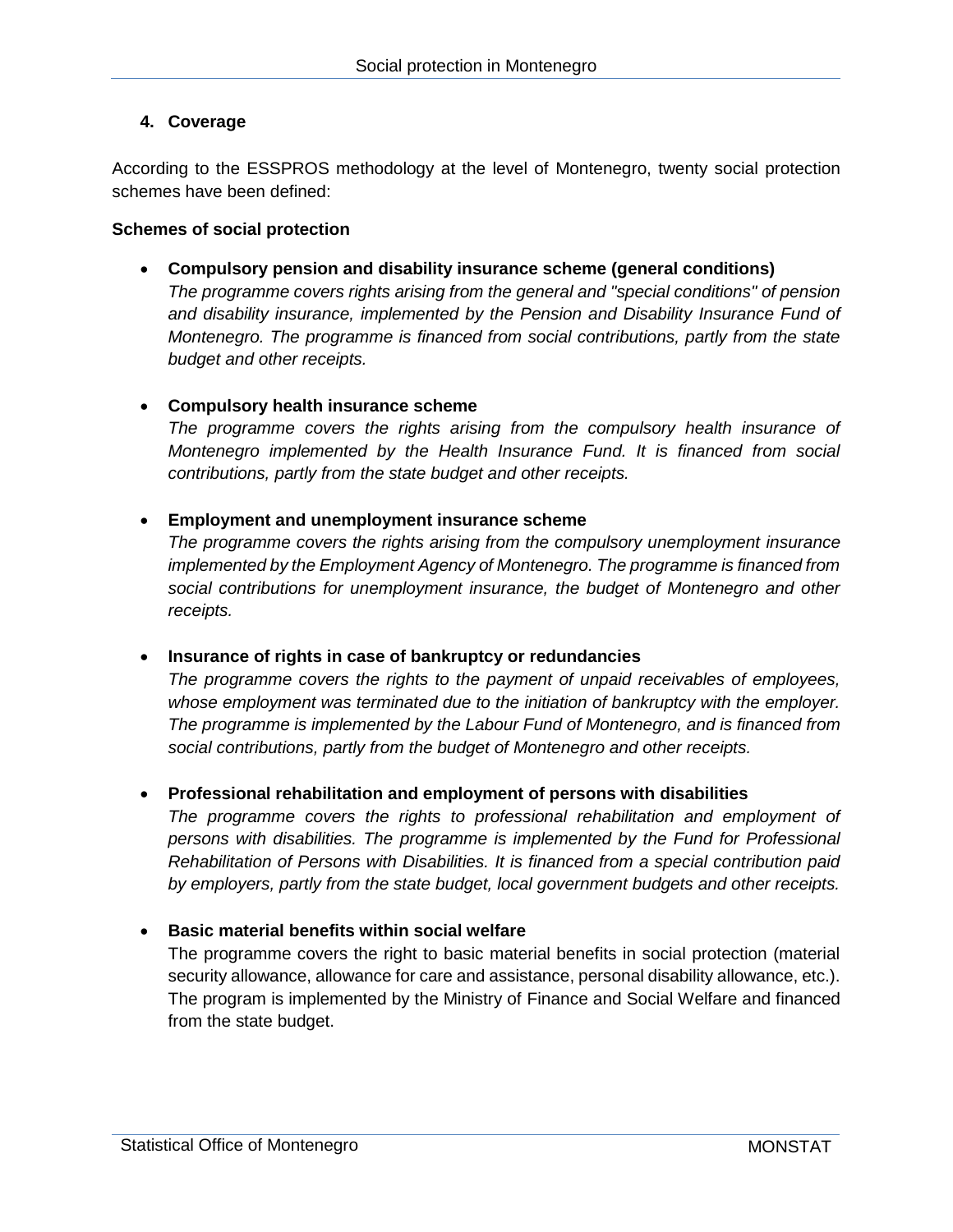## **Basic material benefits within child welfare**

*The programme covers the rights to basic material benefits within child welfare (new-born child benefits, child allowance, food costs in preschool institutions, benefits for mothers with three or more children, etc.). The program is implemented by the Ministry of Finance and Social Welfare and is financed from the state budget.*

## **Social and child protection services**

*The programme covers rights to social and child protection services (family accommodation and foster care, accommodation in institutions for the elderly, institutions for persons with disabilities, etc.). The program is implemented by the Ministry of Finance and Social Welfare and is financed from the state budget.*

 **Scheme of veteran and disabled protection (the rights of war veterans, deceased war veterans, war invalids, civil war invalids and members of their families)** *The programme covers the rights of war veterans, deceased war veterans, war invalids, civilian war invalids and members of their families. The program is implemented by the Ministry of Finance and Social Welfare and financed from the state budget.*

## **Scheme of individual farmers**

*The programme covers the rights to individual farmers. The programme is implemented by the Ministry of Agriculture, Forestry and Water Management and is financed from the state budget.*

#### **Employers' scheme (paid-sick)**

*The programme covers salary compensations to employees during temporary incapacity*  for work for up to 60 days paid by employers. The programme is financed by direct *payments from employers.*

#### **Privileges of disabled persons in internal passenger transport**

*The programme covers the right to benefits on internal passenger transport of persons with disabilities, which is implemented by the Ministry of Finance and Social Welfare. The programme is financed from the state budget.*

#### **Social assistance at local level – Podgorica**

*The programme covers benefits (paid on a single occasion), public kitchen expenses, gift packages for new-born children, children rest and recreation of children, assistance and care for the elderly, and housing support. The programme is financed from the budget of the Capital and implemented by the Capital.*

## **Social assistance at local level - other municipalities in Montenegro**

*The programme covers the rights to benefits paid on a single occasion, benefits for newborn children, assistance and care for the elderly, rest and recreation of children, etc. The*  programme is implemented by local self-government units and financed from their *budgets.*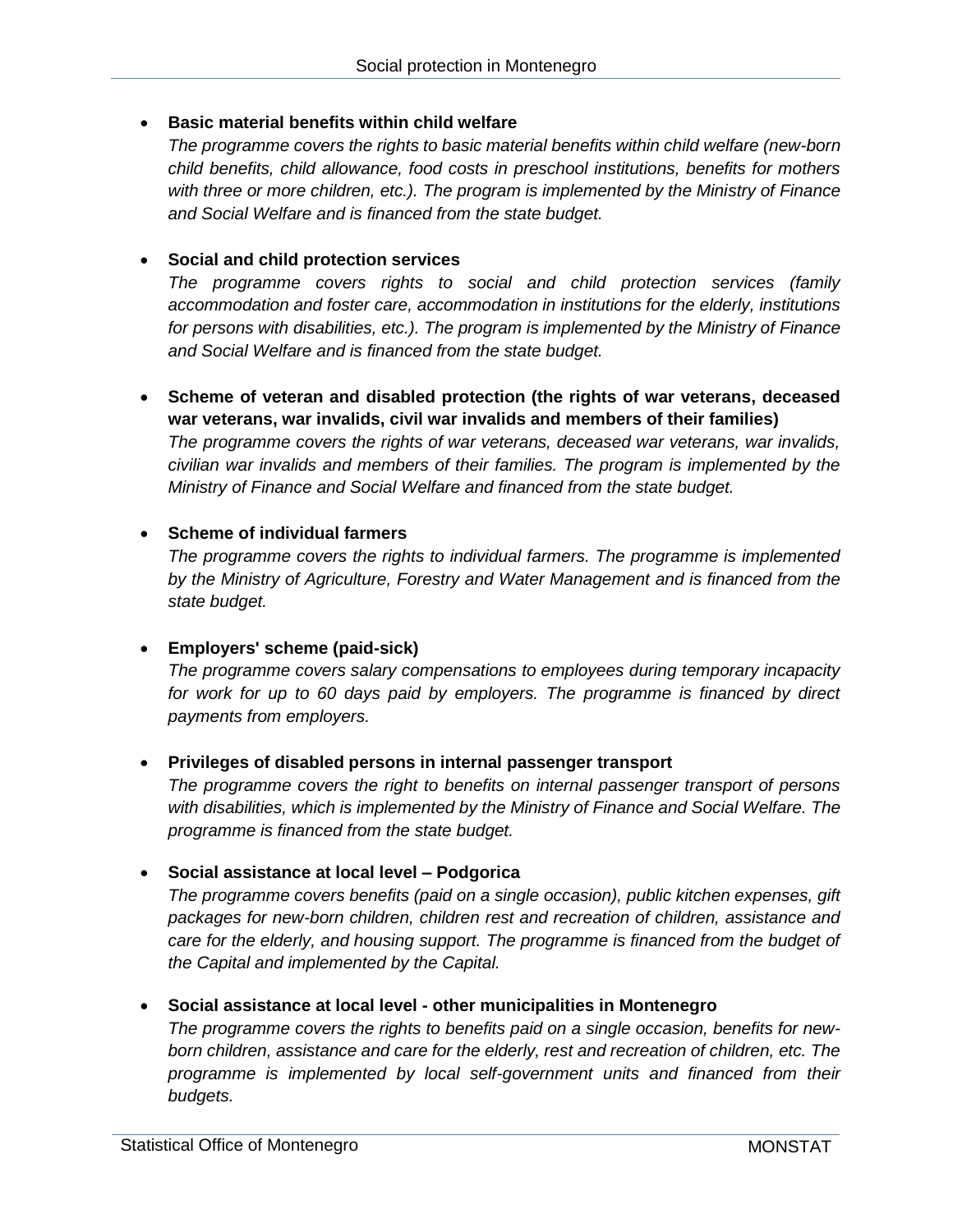## **Subsidy for electricity**

*The programme covers the right to subsidy for electricity bills financed from the state budget. The programme is implemented by the Ministry of Finance and Social Welfare.*

#### **Social benefits to persons granted refugee status and seeking asylum**

*The programme covers the rights related to accommodation and other rights of asylum seekers, displaced persons from the former Yugoslav republics and internally displaced persons from Kosovo. The programme is financed from the state budget, donations, and other receipts.*

## **Social protection of employers excluding paid-sick leave**

*The programme includes the costs of employers based on the rights of employees defined by law or collective agreements (redundancy compensation, solidarity assistance, etc.).*

 **Compulsory pension and disability insurance scheme (special rights) - special groups of civil servants**

*The programme covers the rights related to "special conditions" of pension and disability insurance, which is implemented by the Pension and Disability Insurance Fund of Montenegro, and refers to specific categories of civil servants. The program is financed from the employers' social contributions.*

 **Compulsory pension and disability insurance scheme (special rights) - workers in coal mines**

*The programme covers the rights related to "special conditions" of pension and disability*  insurance, which is implemented by the Pension and Disability Insurance Fund of *Montenegro, and refers to workers in coal mines. The program is financed from the employers' social contributions.*

 **Compulsory pension and disability insurance scheme (special rights) - parent or guardian of a child with a severe disability**

*The programme covers the rights related to "special conditions" of pension and disability*  insurance, which is implemented by the Pension and Disability Insurance Fund of *Montenegro, and refers to parent or guardian of a child with a severe disability. The program is financed from the employers' social contributions.*

## <span id="page-7-0"></span>**5. Definitions of main indicators**

Social protection comprises all interventions from public or private bodies intended to relieve households and individuals of the financial burden of a defined set of risks or needs, provided that there is neither a simultaneous reciprocal, nor an individual arrangement involved (intervention where the recipient of social protection is obliged to provide simultaneously something of equivalent value in exchange).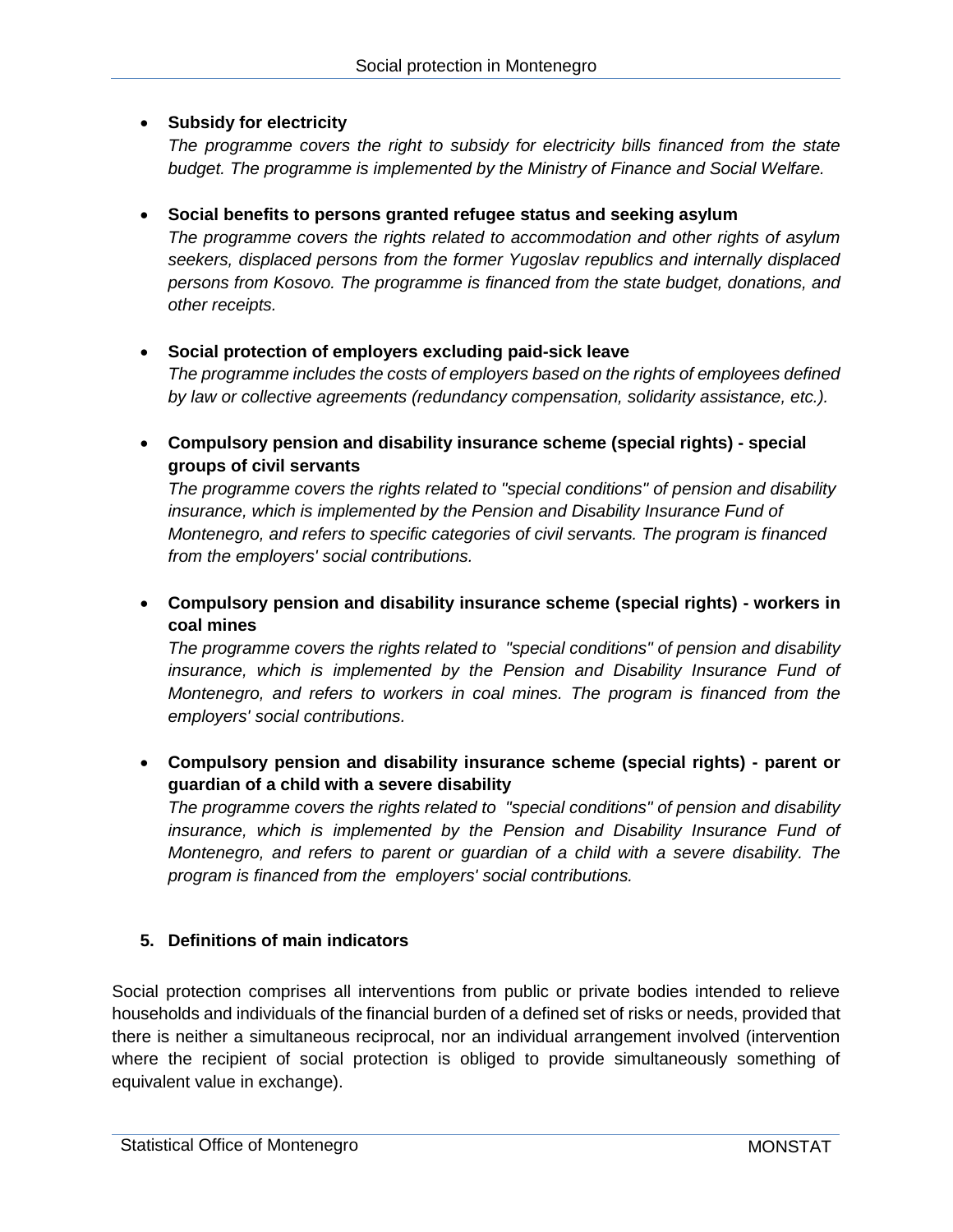In core system, social benefits are classified according to function and type. The function of social benefit refers to the primary purpose for which social protection is provided, irrespective of legislative or institutional provisions. Risks or needs in the ESSPROS are expressed in this methodology as function, so the social protection schemes are listed below:

**Sickness/Healthcare** - implies income maintenance and support in cash in connection with physical or mental illness, excluding disability. Health care is intended to maintain restore or improve the health of the people protected irrespective of origin of the disorder.

**Disability** - implies support in cash or kind (except health care) in connection with the inability of physically or mentally disabled people to engage in economic and social activities.

**Old age** - implies income maintenance and support in cash or kind (except health care) in connection with old age.

**Survivors -** implies income maintenance and support in cash or kind in connection with the death of a family member.

**Family/Children -** implies support in cash or kind (except healthcare) in connection with the costs of pregnancy, childbirth and adoption, bringing up children and caring for other family members.

**Unemployment -** implies income maintenance and support in cash or kind in connection with unemployment.

**Social exclusion not elsewhere classified -** implies benefits in cash or kind (except healthcare) specifically intended to combat social exclusion where they are not covered by one of the other functions. The type of social benefit refers to the form in which protection is provided.

Expenditures for social protection are classified according to type, indicating nature of, or reason for the expenditure, including social protection benefits, administrative costs and other expenditures.

**Social benefits** consist of transfers, in cash or in kind, by social protection schemes to households and individuals to relieve them of the burden of a defined set of risks or needs. Social benefits are divided into benefits with regard to whether they are means-tested or not. By type of social benefits can be regard to cash or in kind. Social benefits in cash relate to cash payments, while social benefits in kind relate to reimbursements and directly provided goods and services.

**Administration costs** means the costs charged to the scheme for management and administration thereof. It covers the costs of registering users, collecting contributions, administering fees, inspecting, reinsurance, financial management, general overheads, etc.

**Other expenditure** means miscellaneous expenditure by social protection schemes.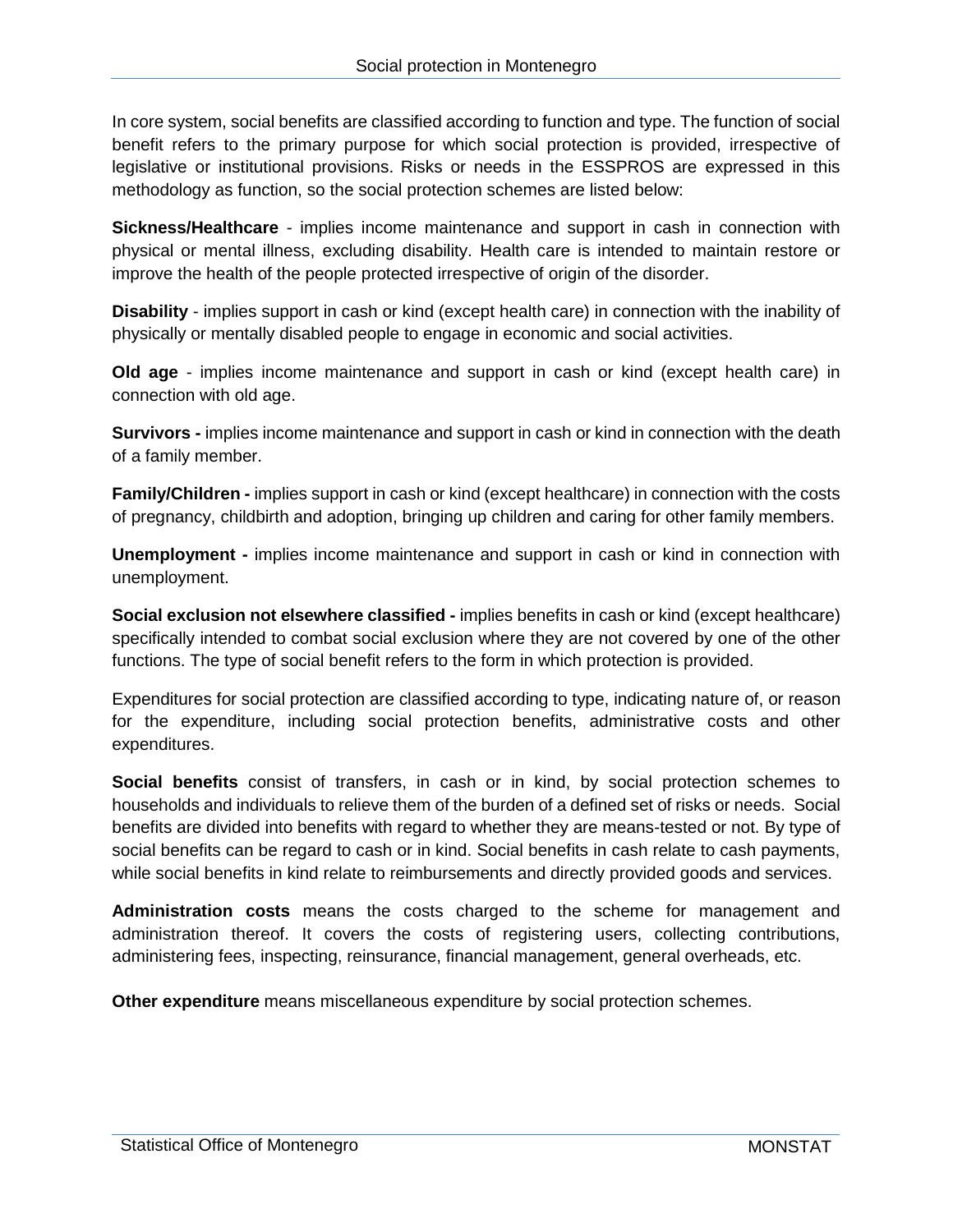## <span id="page-9-0"></span>**6. Harmonization with EU regulations and recommendations**

Data collection on social protection is fully compliant with methodological recommendations and standards specified in the legal regulations of Eurostat (European Statistical Office), thus providing an international data comparability. Definitions and recommendations which have been used are covered by the following regulations: (The European Parliament and Council Regulation No 458/2007, Commission Regulation No 1322/2007, Commission Regulation No 10/2008, Commission Regulation No 110/2011, Commission Regulation No 263/2011, ESSPROS Methodology (European system of integrated social protection statistics ESSPROS - 2019 edition, Compendium of methodological clarifications ESSPROS: European system of integrated social protection statistics – 2021 edition).

## <span id="page-9-1"></span>**7. Confidentiality**

Data obtained from reporting units represent an official secret and used only for statistical purposes and cannot be published or made available to any user. The results of the survey are published at the aggregated level and the privacy of the individual data is completely ensured.

## <span id="page-9-2"></span>**8. Organisation of survey**

In accordance with the Plan and Programme of Statistical Surveys, the organization of the survey refers to preparation of questionnaires and instructions to the reporting units, collection, processing and dissemination of data.

## <span id="page-9-3"></span>**9. Dissemination**

Social protection in Montenegro (ESSPROS methodology) is published in accordance with the 2019 Statistical Release Calendar in form of an annual release on the website of Statistical Office of Montenegro, [www.monstat.org.](http://www.monstat.org/) The data are collected from reporting units at the annual level and they are published at the level of Montenegro. The data are available from 2016 can be found on the website of the Statistical Office of Montenegro, link:

<http://www.monstat.org/cg/page.php?id=1874&pageid=1705>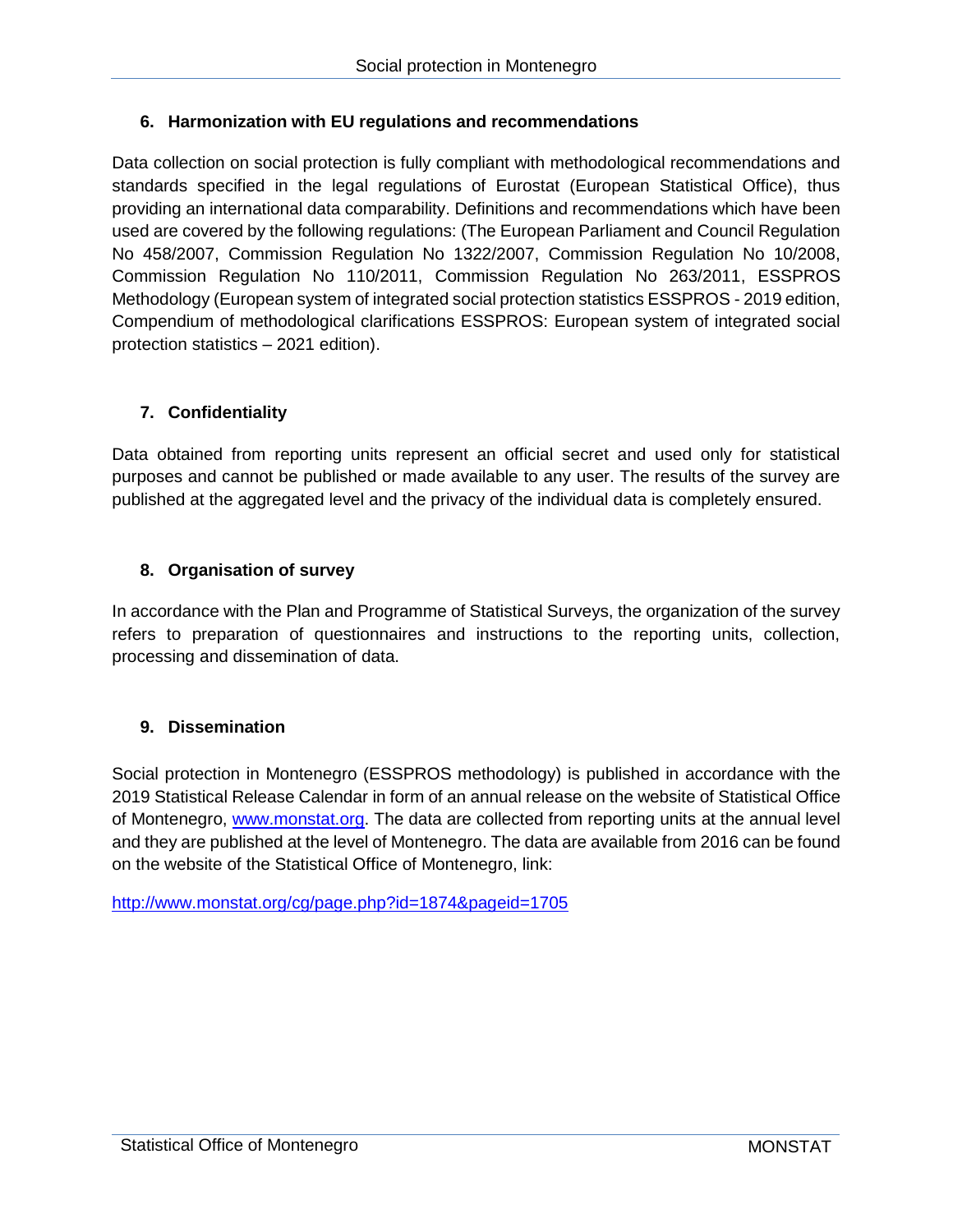#### <span id="page-10-0"></span>**10. Revision of data**

The data collected within ESSPROS survey may be subject to revision, due to discovering new data sources, improvements in usage of existing data sources, as well as a result of further harmonisation with the ESSPROS methodology. From 2017, a new social protection programme has been included that refers to the Social Protection of Employers while in 2018, Compulsory pension and disability insurance scheme (special rights) special groups of civil servants, Compulsory pension and disability insurance scheme (special rights) - workers in coal mines and Compulsory pension and disability insurance scheme (special rights) - parent or guardian of a child with a severe disability.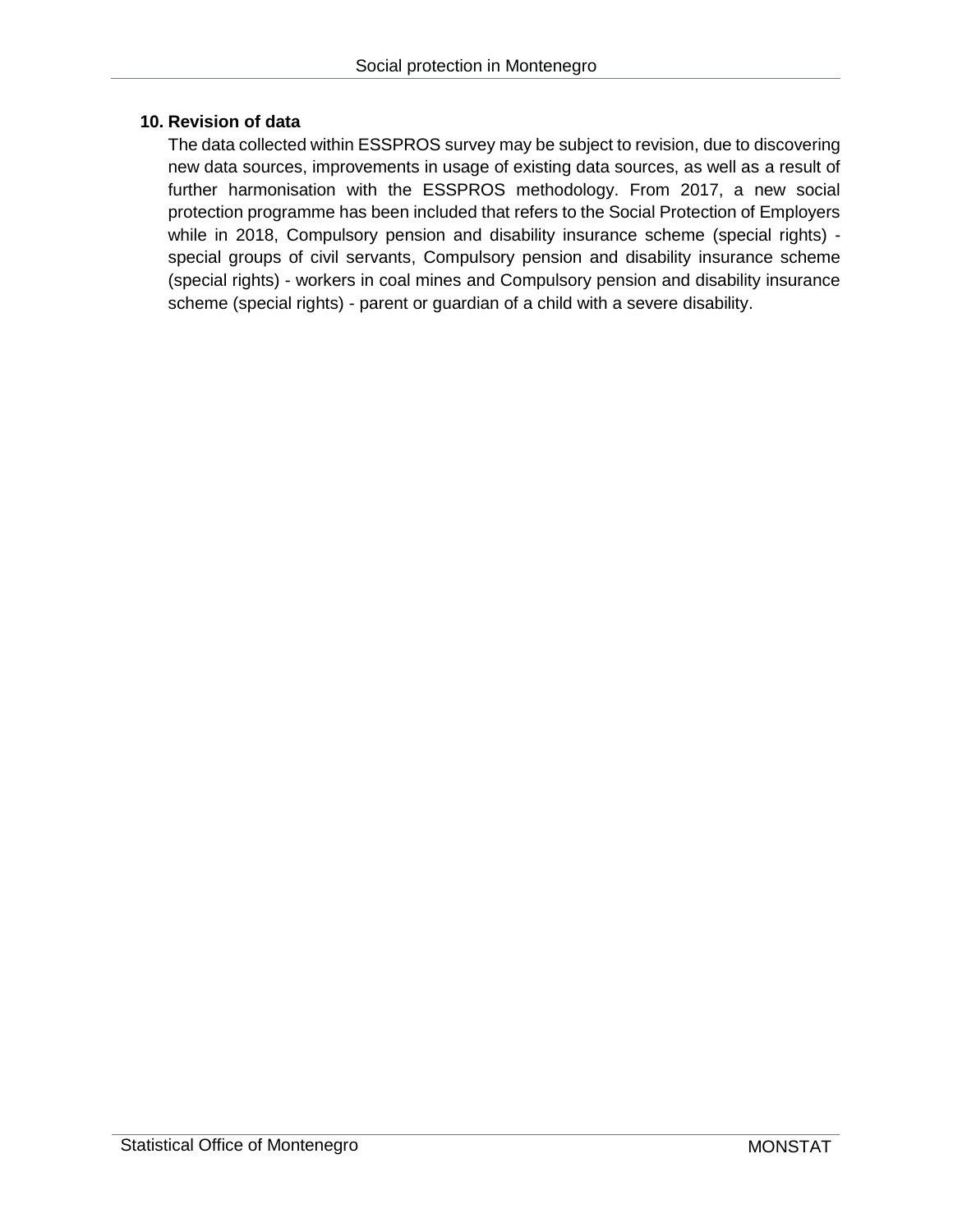## <span id="page-11-0"></span>**ANNEX**

| <b>Function:</b>           | <b>Reporting units:</b>                                                                                                                                                                                                                                                                                                    | Legal basis:                                                                                                                                                                                                                                                                                                                                                                                                                                                                                                                                                                                                                                                                                                                                                                                                                                                                                                                                                                                                                                                                                                                                                                                                        |
|----------------------------|----------------------------------------------------------------------------------------------------------------------------------------------------------------------------------------------------------------------------------------------------------------------------------------------------------------------------|---------------------------------------------------------------------------------------------------------------------------------------------------------------------------------------------------------------------------------------------------------------------------------------------------------------------------------------------------------------------------------------------------------------------------------------------------------------------------------------------------------------------------------------------------------------------------------------------------------------------------------------------------------------------------------------------------------------------------------------------------------------------------------------------------------------------------------------------------------------------------------------------------------------------------------------------------------------------------------------------------------------------------------------------------------------------------------------------------------------------------------------------------------------------------------------------------------------------|
| <b>Sickness/Healthcare</b> | <b>Health Insurance Fund of</b><br><b>Montenegro and Revenue</b><br>and Customs<br><b>Administration of</b><br><b>Montenegro</b>                                                                                                                                                                                           | The Law on Obligatory Health Insurance<br>(Official Gazette of Montenegro No 006/16,<br>002/17, 022/17 013/18, 067/19).                                                                                                                                                                                                                                                                                                                                                                                                                                                                                                                                                                                                                                                                                                                                                                                                                                                                                                                                                                                                                                                                                             |
| <b>Disability</b>          | <b>Pension and Disability</b><br><b>Insurance Fund of</b><br><b>Montenegro, Fund for</b><br><b>Professional rehabilitation</b><br>and employment of<br>persons with disabilities,<br><b>Ministry of Finance and</b><br><b>Social Welfare of</b><br>Montenegro, Local self-<br>governments                                  | The Law on Pension and Disability<br>Insurance (Official Gazette of Republic<br>Montenegro No 054/03, 039/04, 061/04,<br>079/04, 081/04, 029/05, 014/07, 047/07,<br>Official Gazette of Montenegro No 012/07,<br>013/07, 079/08, 014/10, 078/10, 034/11,<br>039/11, 040/11, 066/12, 036/13, 038/13,<br>061/13,006/14, 060/14 060/14, 010/15,<br>044/15, 042/16, 055/16), The Law on<br>Professional<br>Rehabilitation<br>and<br>Employment of persons with disabilities<br>(Official Gazette of Montenegro No 049/08,<br>073/10, 039/11, 055/16), The Law on<br>Privileges of Disabled Persons in Internal<br>Passengers Transport (Official Gazette of<br>Montenegro No 080/08, 040/11, 010/15,<br>050/17), The Law on Social and Child<br>Protection (Official Gazette of Montenegro<br>No 027/13, 001/15, 042/15, 047/15,<br>056/16, 066/16, 001/17, 031/17, 042/17,<br>050/17), The Law on Rights of Veterans,<br>Disabled Veterans and Their Families<br>(Official Gazette of Republic Montenegro<br>No 069/03, Official Gazette of Montenegro<br>No 021/08, 073/10, 040/11, 001/15,<br>052/16), The Decision on the Rights from<br>the Social and Child Protection at the level<br>of local self-governments. |
| Old age                    | <b>Pension and Disability</b><br><b>Insurance Fund of</b><br><b>Montenegro, Ministry of</b><br><b>Finance and Social Welfare</b><br>of Montenegro, Ministry of<br><b>Agriculture, Forestry and</b><br><b>Water Management, Local</b><br>self-governments, Revenue<br>and Customs<br><b>Administration of</b><br>Montenegro | The Law on Pension and Disability<br>Insurance (Official Gazette of Republic<br>Montenegro No 054/03, 039/04, 061/04,<br>079/04, 081/04, 029/05, 014/07, 047/07,<br>Official Gazette of Montenegro No 012/07,<br>013/07, 079/08, 014/10, 078/10, 034/11,<br>039/11, 040/11, 066/12, 036/13, 038/13,<br>061/13,006/14, 060/14 060/14, 010/15,<br>044/15, 042/16, 055/16), The Law on<br>Social and Child Protection (Official<br>Gazette of Montenegro No 027/13, 001/15,<br>042/15, 047/15, 056/16, 066/16, 001/17,<br>031/17, 042/17, 050/17), The Law on<br>Rights of Veterans, Disabled Veterans and<br>Their Families (Official Gazette of Republic<br>Montenegro No 069/03, Official Gazette of                                                                                                                                                                                                                                                                                                                                                                                                                                                                                                                |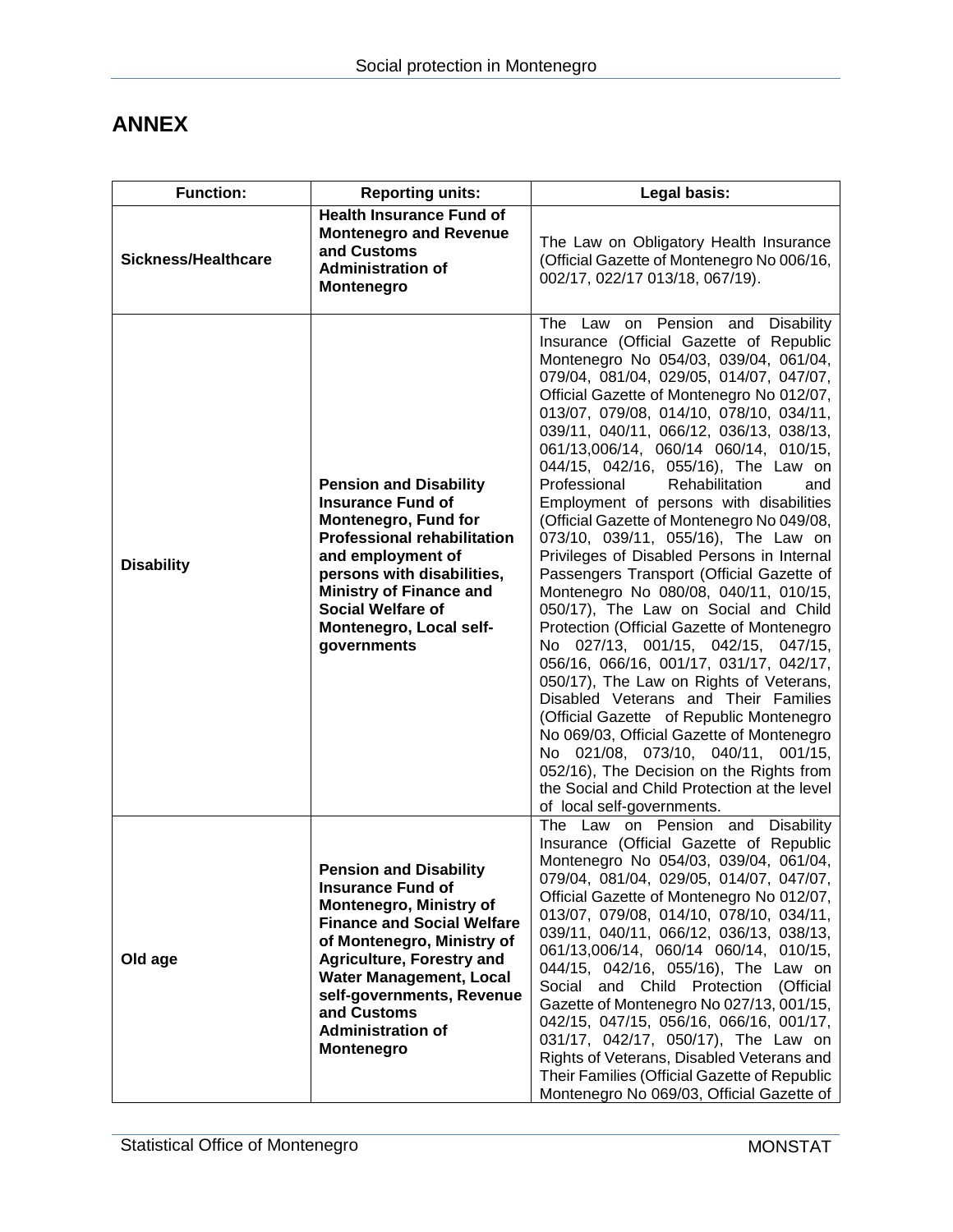|                                                                                                                                |                                                                                                                                                   | Montenegro No 021/08, 073/10, 040/11,<br>001/15, 052/16), Decision on Detailed<br>Requirements and Procedure for Payment<br>of Old Age Benefits for Farmers (Official<br>Gazette of Montenegro No 52/15, 004/16,<br>021/17)), The Law on Personal Income<br>Tax ( Official Gazette of Montenegro, No<br>086/09, 073/10, 040/11, 014/12, 006/13,<br>062/13, 060/14 079/15, 083/16, 067/19),<br>The Decision on the Rights from the Social<br>and Child Protection at the level of local                                                                                                                                                                                                                                                                                                       |
|--------------------------------------------------------------------------------------------------------------------------------|---------------------------------------------------------------------------------------------------------------------------------------------------|----------------------------------------------------------------------------------------------------------------------------------------------------------------------------------------------------------------------------------------------------------------------------------------------------------------------------------------------------------------------------------------------------------------------------------------------------------------------------------------------------------------------------------------------------------------------------------------------------------------------------------------------------------------------------------------------------------------------------------------------------------------------------------------------|
| <b>Survivors</b>                                                                                                               | <b>Pension and Disability</b><br><b>Insurance Fund of</b><br><b>Montenegro, Ministry of</b><br><b>Finance and Social Welfare</b><br>of Montenegro | self-governments.<br>The Law on Pension and Disability<br>Insurance (Official Gazette of Republic<br>Montenegro No 054/03, 039/04, 061/04,<br>079/04, 081/04, 029/05, 014/07, 047/07,<br>Official Gazette of Montenegro No 012/07,<br>013/07, 079/08, 014/10, 078/10, 034/11,<br>039/11, 040/11, 066/12, 036/13, 038/13,<br>061/13,006/14, 060/14 060/14, 010/15,<br>044/15, 042/16, 055/16), The Law on<br>Social and Child Protection (Official<br>Gazette of Montenegro No<br>$027/13$ ,<br>001/15, 042/15, 047/15, 056/16, 066/16,<br>001/17, 031/17, 042/17, 050/17), The Law<br>on Rights of Veterans, Disabled Veterans<br>and Their Families (Official Gazette of<br>Republic Montenegro No 069/03, Official<br>Gazette of Montenegro No 021/08, 073/10,<br>040/11, 001/15, 052/16). |
| <b>Ministry of Finance and</b><br><b>Social Welfare of</b><br><b>Family/Children</b><br>Montenegro, Local self-<br>governments |                                                                                                                                                   | The Law on Social and Child Protection<br>(Official Gazette of Montenegro No 027/13,<br>001/15, 042/15, 047/15, 056/16, 066/16,<br>001/17, 031/17, 042/17, 050/17), The<br>Decision on the Rights from the Social and<br>Child Protection at the level of local self-<br>governments, Rulebook on Conditions and<br>Procedure for Achieving Rights on One-off<br>Cash Benefits for new-born's Equipment at<br>the level of local self-governments.                                                                                                                                                                                                                                                                                                                                           |
| <b>Unemployment</b>                                                                                                            | <b>Employment Agency of</b><br>Montenegro, Revenue and<br><b>Customs Administration of</b><br>Montenegro,<br><b>Labour Fund of</b><br>Montenegro  | The Law on Employment Mediation and<br>Unemployment Rights (Official Gazette of<br>Montenegro No 024/19), The Law on<br>Fund<br>(Official<br>Gazette<br>Labour<br>of<br>Montenegro No 088/09, 039/11, 039/15,<br>052/16), The Labour Law (Official Gazette<br>of Montenegro No 074/19), The Law on<br>Personal Income Tax (Official Gazette of<br>Montenegro, No 086/09, 073/10, 040/11,<br>014/12, 006/13, 062/13, 060/14 079/15,<br>083/16, 067/19).                                                                                                                                                                                                                                                                                                                                       |
| exclusion<br><b>Social</b><br>not<br>elsewhere classified                                                                      | <b>Ministry of Finance and</b><br><b>Social Welfare of</b><br>Montenegro, Local self-<br>governments, Revenue and                                 | The Law on Social and Child Protection<br>(Official Gazette of Montenegro No 027/13,<br>001/15, 042/15, 047/15, 056/16, 066/16,<br>001/17, 031/17, 042/17, 050/17), The Law                                                                                                                                                                                                                                                                                                                                                                                                                                                                                                                                                                                                                  |